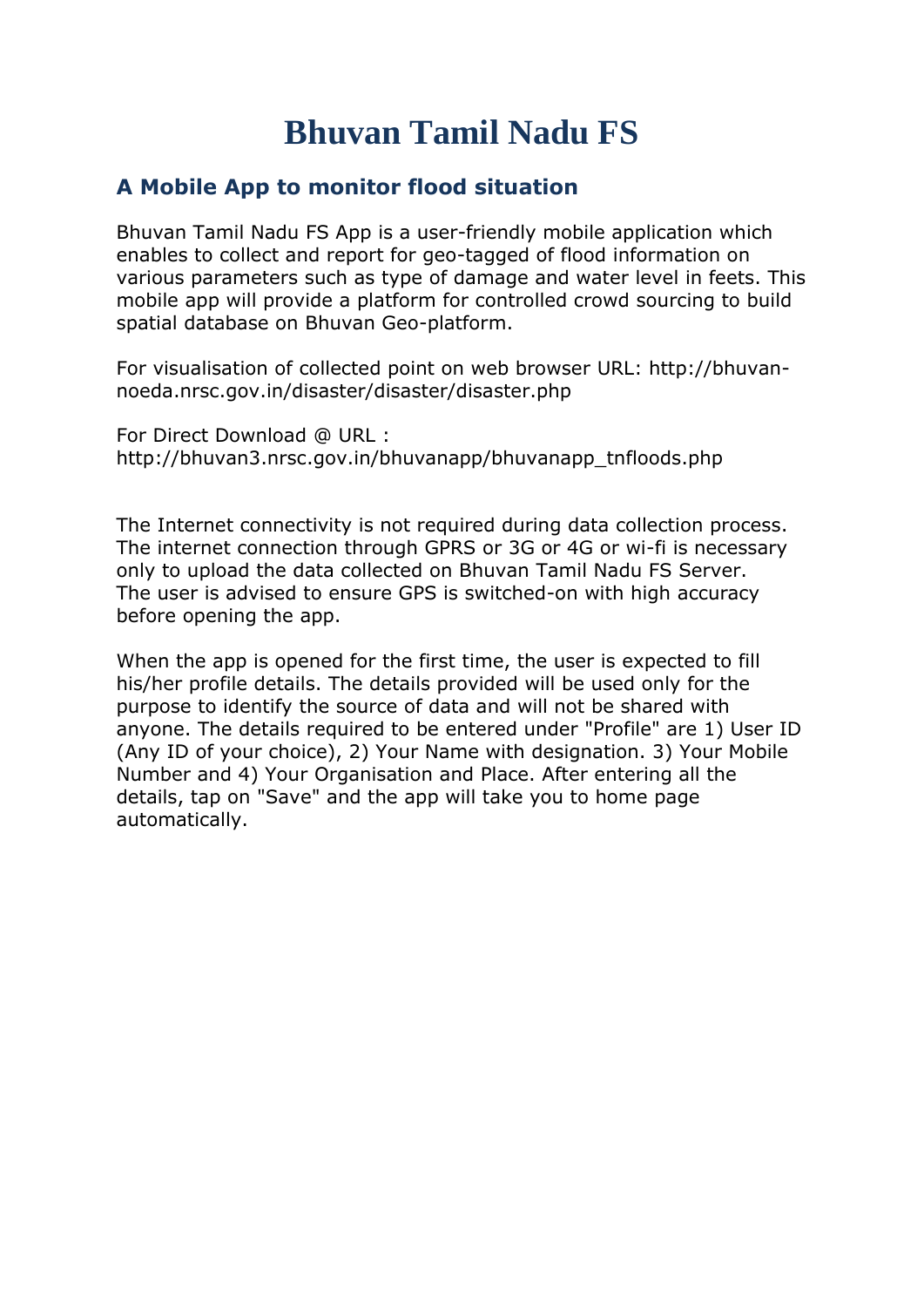| $\bigcirc$ <b>El</b> $\frac{n}{2}$    $\frac{n}{2}$    42% <b>2</b> 5:45 pm<br>$\bullet$<br>$\mathbb{Z}$<br>۲<br><b>bhuvan tacoil nadu te</b> |
|-----------------------------------------------------------------------------------------------------------------------------------------------|
| <b>Your Profile</b>                                                                                                                           |
| User ID                                                                                                                                       |
| nrsc001                                                                                                                                       |
| <b>Your Name</b>                                                                                                                              |
| Lesslie                                                                                                                                       |
| Your Mobile Number                                                                                                                            |
| 9573488277                                                                                                                                    |
| Your Organisation                                                                                                                             |
| nrsc                                                                                                                                          |
| Save<br>Exit<br>Home                                                                                                                          |
| <b>Software</b><br><b>Maintenance Activity</b>                                                                                                |
| <b>Get UUID</b>                                                                                                                               |
| FDCapp - Bhuvan Tamil Nadu FS version 1.1<br>© National Remote Sensing Centre / ISRO - 2015 nrsc                                              |

The step by step procedure for using the app is given below. There main tasks in this app are 1) Taking photograph of the location (two photos), 2) Adding additional information about the location and 3) Sending the collected information to Bhuvan Tamil Nadu FS server, either immediately or later.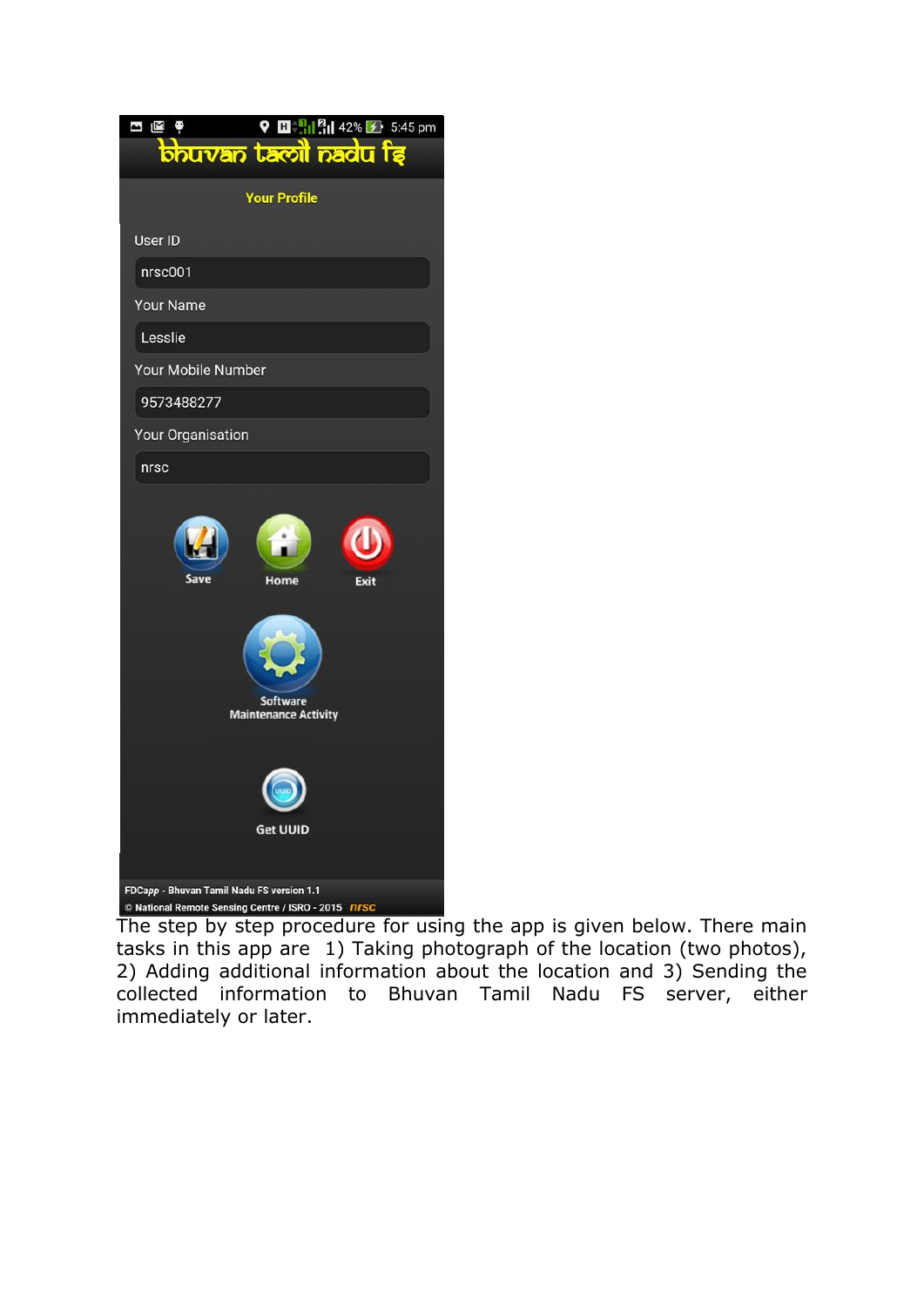

## **Instructions**

Step 1. The app has provision to capture and upload two photographs of the location. Ensure that there is a clear sky view for receiving GPS satellite signals. Check for GPS accuracy notification on the top. When the accuracy value is less than 10 m and stable (not fluctuating). Tap the "Photo" icon to activate your mobile camera for taking photographs. Capture the first photograph of the extent of flood. Tap on "Photo" icon again to take the second photograph. The second photo can represent damage facilities.



You can preview the photographs taken by tapping the "Preview" icon that appears below the "Photo" icon. Provision to enter text about the photographs.

Open Preview  $\frac{X}{x}$  Close Preview

Step 2. The user is expected to upload additional information about the location by tapping "Attribute" icon. The information such as damage to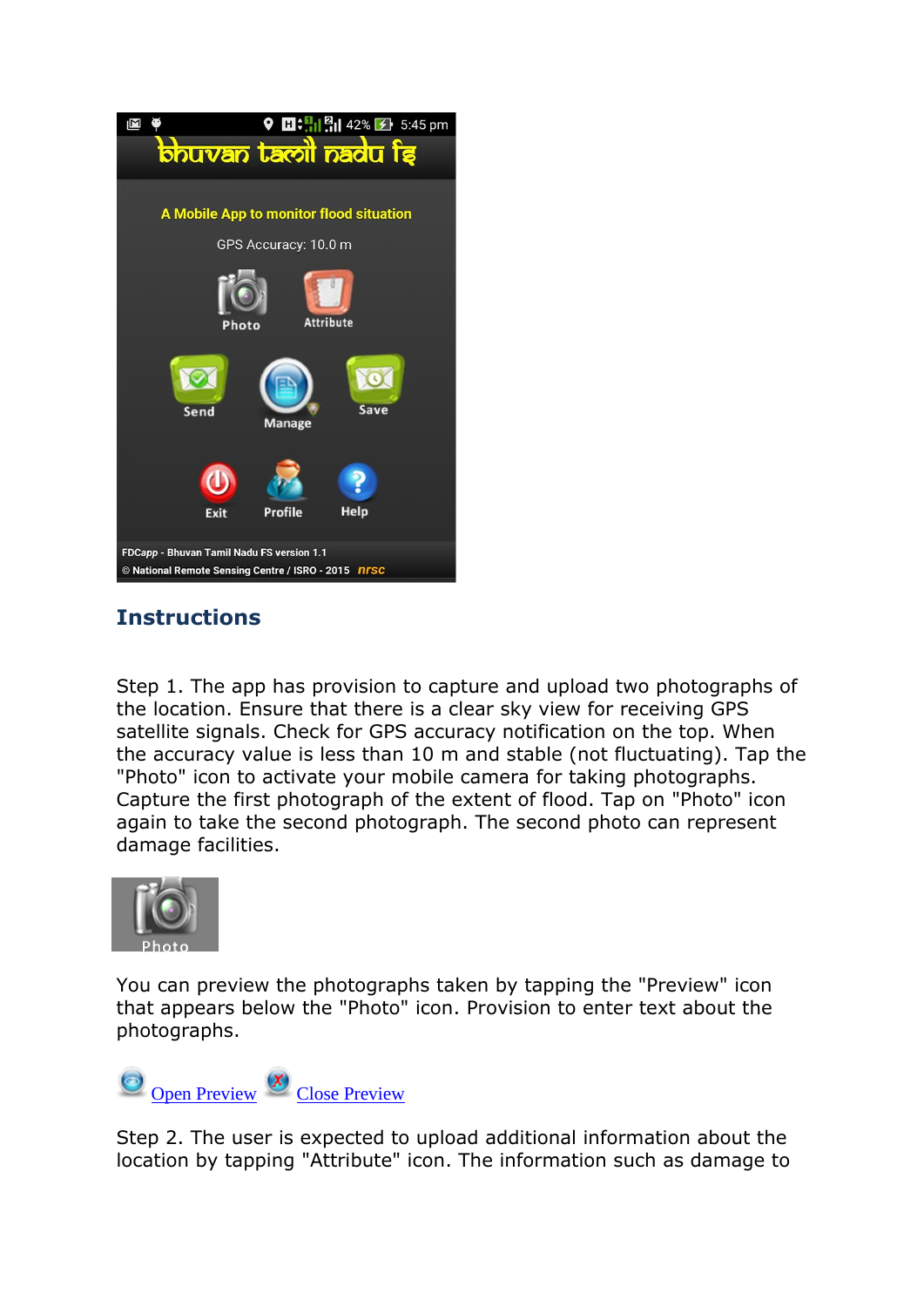structure and flood water level, etc or any other related description about the location can be uploaded using this option.



Step 3. Once the user is satisfied with the information collected and ready for uploading the information to Bhuvan Tamil Nadu FS server, user may tap the "Send" icon to upload all the information collected immediately. User is advised to ensure that mobile data is switched-on before tapping the "Send" icon. The User is advise to wait till for confirmation message appears "Data sent successfully".



Step 4. In case of non-availability of Internet connectivity, the user is advised to tap "Save" icon. This will store the information collected in the mobile itself. Once the Internet connectivity is established, user may follow Step 5 to upload the data to Bhuvan Tamil Nadu FS server. The Wi-Fi facility of Internet modem (like BSNL at home or office) can also be used to connect for internet facility in the mobile



Step 5. In order to upload the saved data to Bhuvan Tamil Nadu FS server, user is advised to tap "Manage" icon. Then tap "Send Later" icon. This will list the data collected and stored in the mobile. Please select the data that needs to be uploaded and then tap "Send" icon to upload the data to Bhuvan Tamil Nadu FS server. Wait for confirmation message "Data sent successfully" appears, once the upload is successful.



**Managing your data**